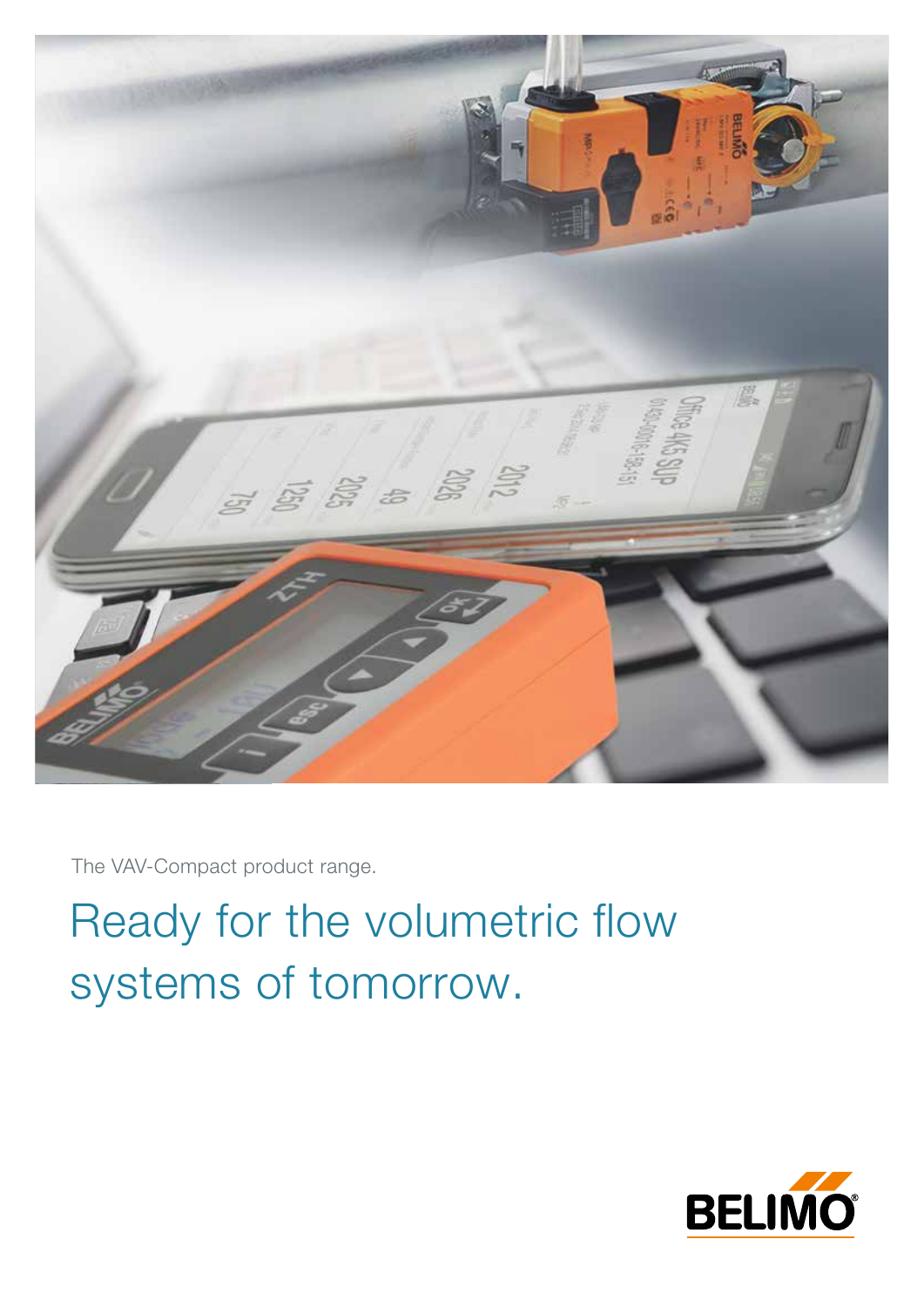

# Current technology, modern sensors, convincing operation concept.

# **EXPERIENCE EFFICIENCY**

Belimo launched the first VAV-Compact<sup>1</sup> on to the market back in 1990 – as a cost-optimised unit consisting of an integrated differential pressure sensor, controller and actuator. The concept of the trendsetter product is convincing and has shaped the market. As of today, more than 3 million units of these have been installed in variable volumetric flow systems. Around 90% of all VAV units in Europe are being fitted with VAV-Compact controllers.

The system solution for volumetric flow systems – the VAV-Compact with the further-developed D3 sensor generation – is ready for the requirements of tomorrow. The result: Balanced room comfort with the lowest energy consumption. Another highlight is the three-part interaction concept with local operation using a smartphone, the self-explanatory service tool ZTH EU and the comprehensive PC-Tool with graphical trend display. Please ask for the original from the market leader when you are equipping your VAV units.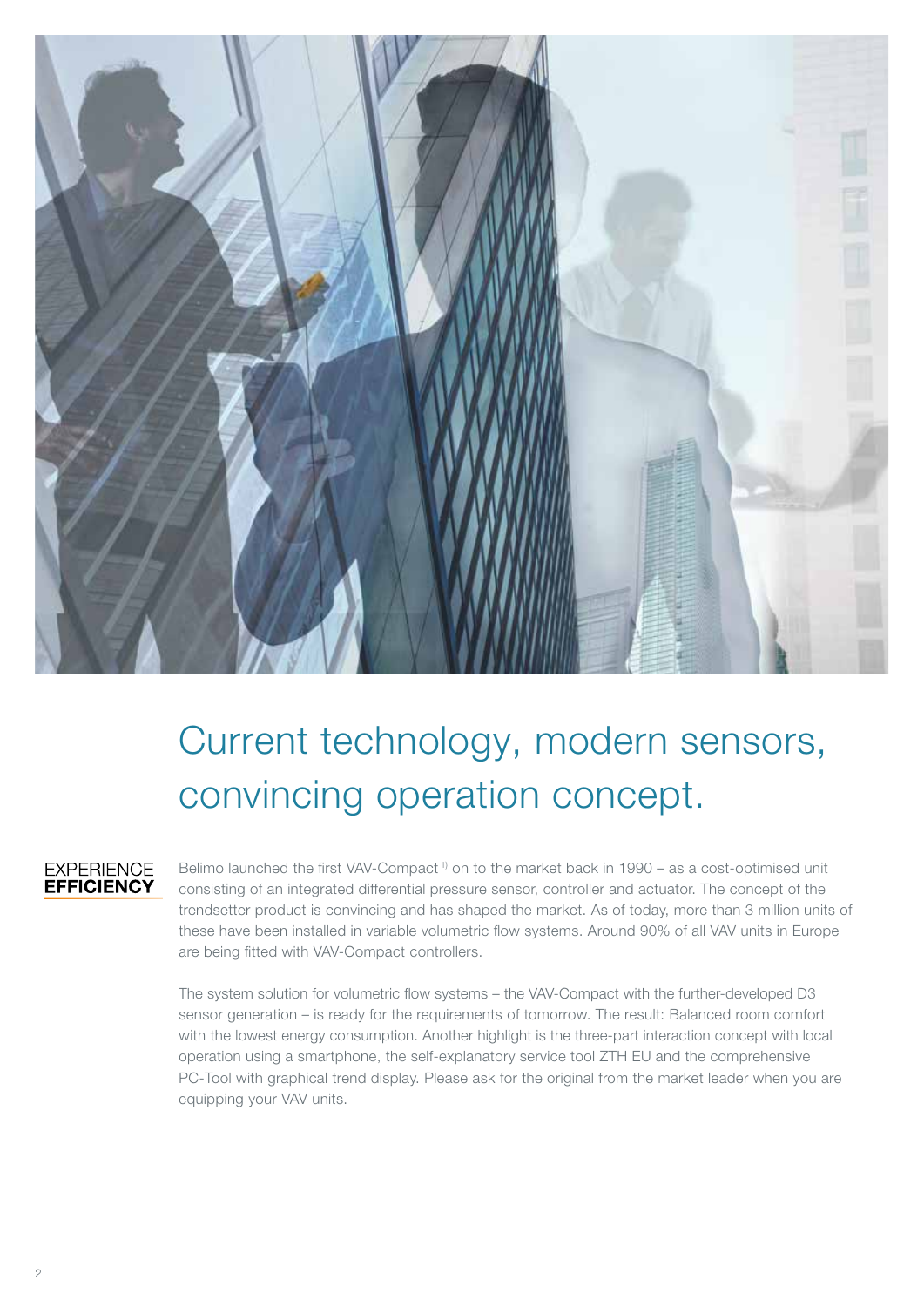# VAV-Compact – the better original.



Only for android smartphone operation by MP-types

Gear disengagement Push-button for temporary or permanent operation

### Connection/functions

- $24 V AC/DC$
- CAV control CLOSED, V<sub>MIN</sub>, V<sub>MID</sub>, V<sub>MAX</sub>, OPEN
- VAV control  $V_{MIN} \dots V_{MAX}$
- Open Loop (external VAV control)
- Control 0...10 V/ 2...10 V
- $\bullet$  MP-Bus<sup>®</sup>
- LONWORKS®
- Modbus RTU
- Sensor input (bus mode):
	- Passive resistance / active sensor  $0...10V$
	- Switching contact
- Functional area 0…600 Pa
- Display of direction of flow
- Volume display in  $m^3/h$ ,  $1/s$ , cfm
- Δp display in Pa
- Robust, insensitive to contamination

# Energy-efficient volumetric flow systems in accordance with DIN EN 15232

The law demands highly-insulated and sealed building shells. Any emissions that may arise must be evacuated and corresponding amounts of fresh air must be supplied. Demand controlled ventilation – known as  $DCV<sup>3</sup>$  – fulfils this and the specifications of energy efficiency class A (DIN EN 15232). Modern VAV systems, integrated in DCV systems, control the operation of the air conditioning all the way to the room in accordance with requirements – not as much as possible, but exactly as much as necessary. The VAV-Compact series has highly sensitive sensors for precise Δp recording. This allows the smallest of volumetric flows to be controlled. The simple integration in DCV systems (Fan Optimiser) plays an important role in meeting SFP requirements 4).

# Simple monitoring and system integration

All relevant data of the VAV-Compact units can be called up at any time with the proven ZTH EU service tool or with the user-friendly PC-Tool – as a simple display or as a graphic trend assessment: V<sub>MIN</sub>/V<sub>MAX</sub> setting, flow direction, set point/ actual values, Δp and volumetric flow (in  $m^3/h$ ,  $1/s$ , Pa), damper position, etc. The standard controllers are actuated using a 0/2...10V signal or via MP-Bus®.

New: The operating volumetric flow parameters  $V_{MIN}/V_{MAX}$  or the MP address can now be adapted extremely easily using the intelligent Belimo Assistant app on your android smartphone.

Appropriate VAV-Compact models are available for direct connection in LONWORKS<sup>®</sup> and Modbus RTU networks.

# The most comprehensive product range for new systems and renovations

Belimo VAV-Compact controllers are distributed through all well-known manufacturers (OEM). They supply the complete VAV unit, completely attached and set. Depending on the unit version, rotary actuators with 5 / 10 / 20 Nm or actuators with linear movement are available.

# Modernising with the VAV-Compact Retrofit kit

The VAV-Compact Retrofit kit is available for modernising old VAV units. The controller has an internal database (TypeList) for the usual round nominal diameters. All relevant retrofit data, including V<sub>NOM</sub> value, are stored and can be called up with the service tool ZTH EU or the PC-Tool: Select respective nominal diameter, set  $V_{MIN}/V_{MAX}$  - and the VAV unit is ready for operation.

<sup>&</sup>lt;sup>1)</sup> VAV – Variable Air Volume: variable volumetric flow system<br><sup>2)</sup> NFC – Near Field Communication: wireless transmission standard

<sup>3)</sup> DCV – Demand Controlled Ventilation: demand-based ventilation system with Fan Optimiser system using pressure feedback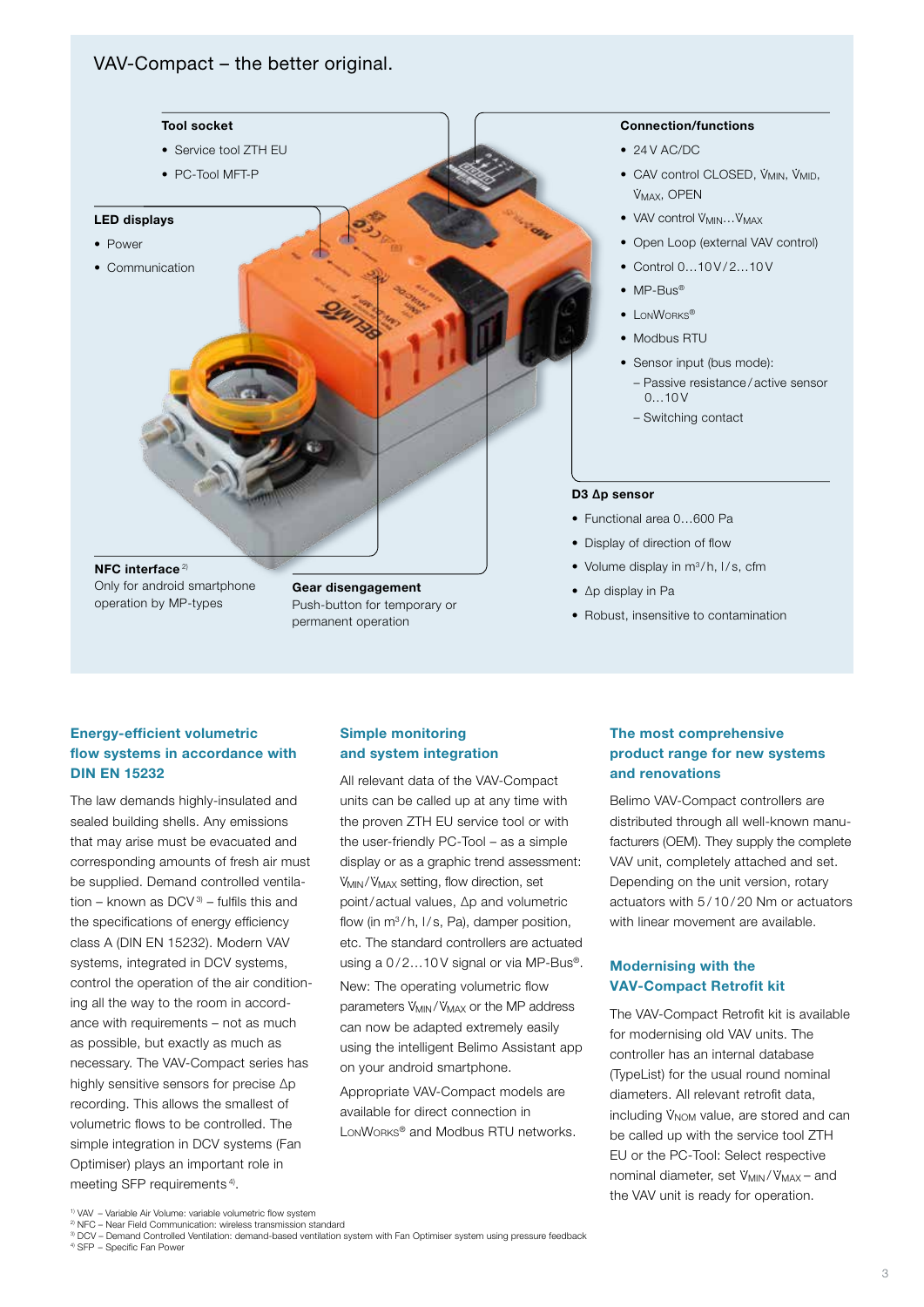# Integrated bus solutions. The key to an energy-efficient system.

# Open system solution

In addition to the conventional  $0...10/2...10V$  control via local room or DDC controllers, more and more VAV systems are being implemented with bus connection. Standard VAV-Compact devices are bus-capable and can be extended at any time from analog control to the MP-Bus® system, in many cases with the existing cabling. Bus systems allow massive savings to be made in installation and operation:

- Less cable means smaller fire loads and smaller control cabinets that brings high added value in operation and in monitoring.
- Central access to all relevant data of the VAV controller.
- Easy implementation of energy-efficient DCV systems. For example with the Fan Optimiser function for lasting ventilator control via the demand of the switched-in VAV units.

# Conventional cabling



# MP-Bus® system



# MP-Bus® Partner solutions

The MP-Bus® technology from Belimo is equipped with an open protocol for the direct integration of the VAV-Compact in MP Partner solutions with integrated MP interface. A corresponding list of manufacturers can be found at: www.belimo.eu

# MP Gateways

Various Belimo Gateways are available for integrating all Belimo MP actuators (dampers, valves, VAV controllers) in Lon-Works®, KNX, BACnet, Modbus or Profibus systems. 1…8 MP devices and one additional sensor or switch can be bundled in one channel and connected together and inexpensively to the desired field bus system.

# Integration in LonWorks®

In addition to the Gateway solution, the VAV-Compact LON with installed LONMARK<sup>®</sup>-certified interface is available from Belimo for integration in LonWorks®. Thanks to the integrated control and sensor object, a complete VAV room solution is obtained.

# Integration in Modbus RTU

The VAV-Compact MOD with integrated Modbus RTU interface can be supplied for Modbus systems. One sensor or one switch can also be integrated for each actuator.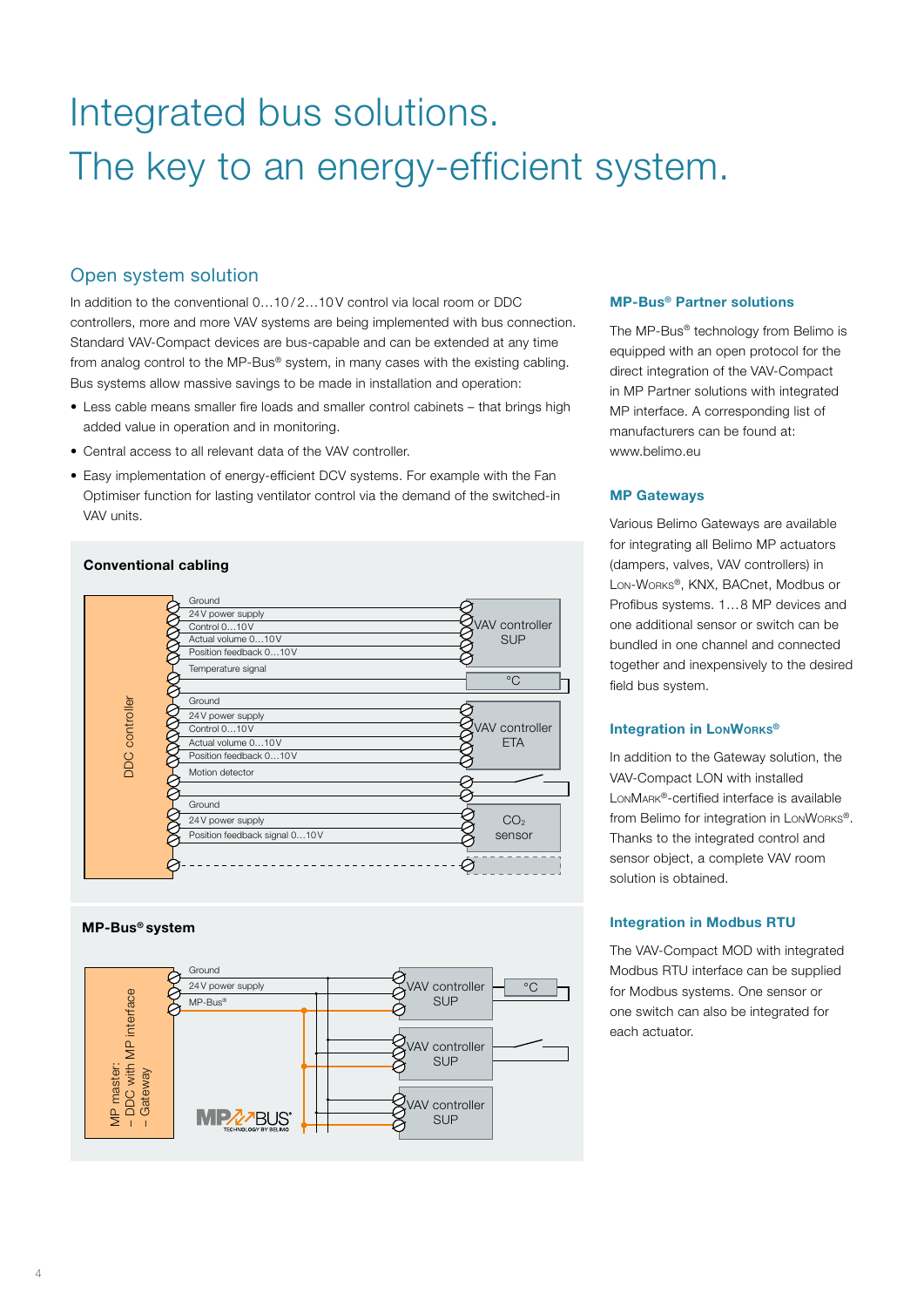# DCV – Demand Controlled Ventilation. Needs-controlled operation throughout.

# Optimum air volume

Demand-based operation of a room air system is known as Demand Controlled Ventilation (DCV). In this system, the air exchange rate is based on the current air demand. The air quality and the temperature act as controlled variables. The zone is not run with the calculated full load, but instead the quantity of air is reduced according to the current requirements in accordance with changing volumes.



# Fan Optimiser

Constant primary pressure system: In a VAV system with conventional primary pressure-regulated fans, the Δp set point corresponds to the full load level (Point  $K = 100\%$ ), independent of the air exchange rate currently required by the DCV system. The excessive system pressure is eliminated by the downstream VAV units by means of the closing of the dampers.

Variable primary pressure – Fan Optimiser system: With this system, the primary pressure of the system is continuously aligned with the necessary room air requirement during operation. The goal is to keep the duct pressure as low as necessary. To this end, the damper positions of the VAV units are evaluated via the bus master and the primary pressure is lowered approximately to the system characteristic curve (Point O). With energy optimisation, precisely as much pressure is generated as the transport of the currently required volume through the air duct system requires.

### Conventional solution:

- Unnecessary energy consumption
- Irritating sounds of flow
- Excessive system pressure

# The Belimo solution:

- Markedly lower energy consumption and operating costs through rpm reduction in the fans (SFP)
- Convenience enhancement through the considerably reduced sounds of flow and air movements



In addition to the proven COU24-A-MP Fan Optimiser solution, optimiser systems can also be implemented through the MP-Bus® with DDC solutions from Belimo MP partners or via Gateways in all conventional bus systems.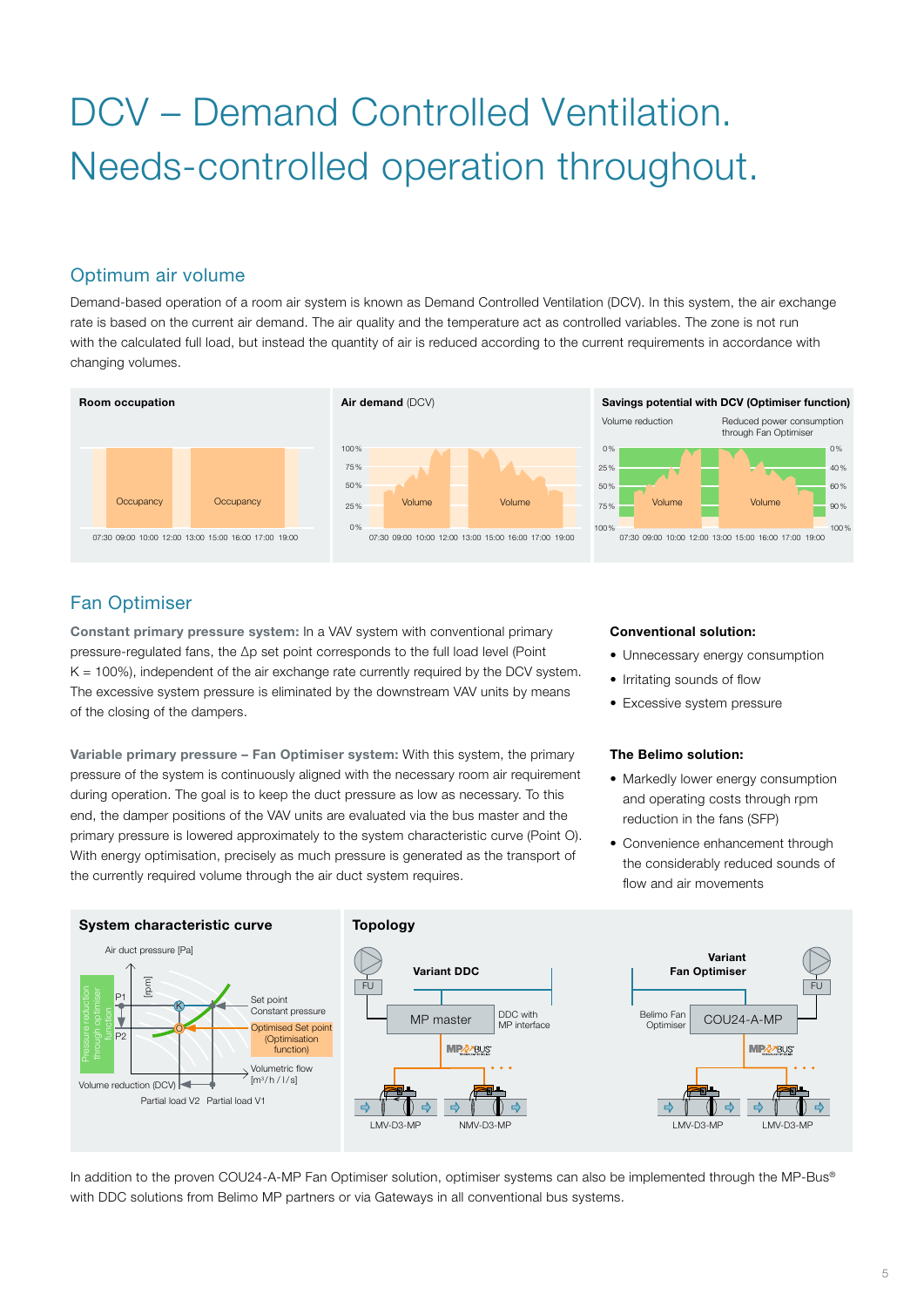# Transparency and information. At all times, everywhere.

#### Belimo Assistant app for android smartphones

Do you want to use your smartphone to operate the VAV-Compact? No problem! Adjusting the V<sub>MIN</sub>/V<sub>MID</sub>/V<sub>MAX</sub> operating volumetric flow parameters is child's play with the intelligent assistant app from Belimo. Set points / actual values and damper position are displayed for instant assessment of system efficiency. Thanks to the new NFC interface, no cable connections are required. A clever idea – brilliantly implemented.

### Service tool ZTH EU

VAV units have concealed installation at many locations and are therefore difficult to access. The ZTH EU service tool provides the practical solution for the easiest of operation, tests and troubleshooting.

Capable of central operation – directly at the control cabinet, at the floor distributor or at the CR24 room regulator – all efforts and costs for opening ceilings, etc. are dispensed with, and setting or tests are carried out under menu guidance. Display and entry take place with real values – no conversion required. The Δp and position indicator enables rapid diagnostics – from the VAV unit to the behaviour of the system – even without direct visual contact. This means that VAV units can be adjusted to changing operating conditions on site.





### PC-Tool MFT-P

The proven PC-Tool from Belimo is available for operating and setting the VAV-Compact. It provides everything that the ZTH EU service tool has to offer, and much more. The connection is established locally or centrally in the control cabinet or on the MP master, respectively.

- Checking the VAV unit: Trend function for graphic depiction, saving or printing of all current and/or recorded data.
- Functional check: Set point profiles can be specified for monitoring purposes and the resulting volume, Δp actual values and damper position can be graphically displayed and logged.
- Save, release data print: All parameter and actual values can be saved and printed out as needed, either offline or online – and also in the form of freely definable labels.



For VAV manufacturers (OEMs) Belimo offers a special VAV manufacturer module for adaptation of the VAV controller to the VAV unit. Several workflows are supported by the means of powerful programming features. The setting data can be acquired manually, stored in a database on the PC or imported as a file into the PC-Tool. Calibration can be carried out passively, with pre-defined values, or actively on the test bench by means of a reference volumetric flow. All sequences and setting data are logged for documentation purposes. Customerspecific labels can be created automatically with the print module.

As an alternative to the mentioned calibration methods, the setting data can be stored in the VAV-Compact in the factory and called up with either the manufacturer version of the ZTH EU or by using the respective PC-Tool.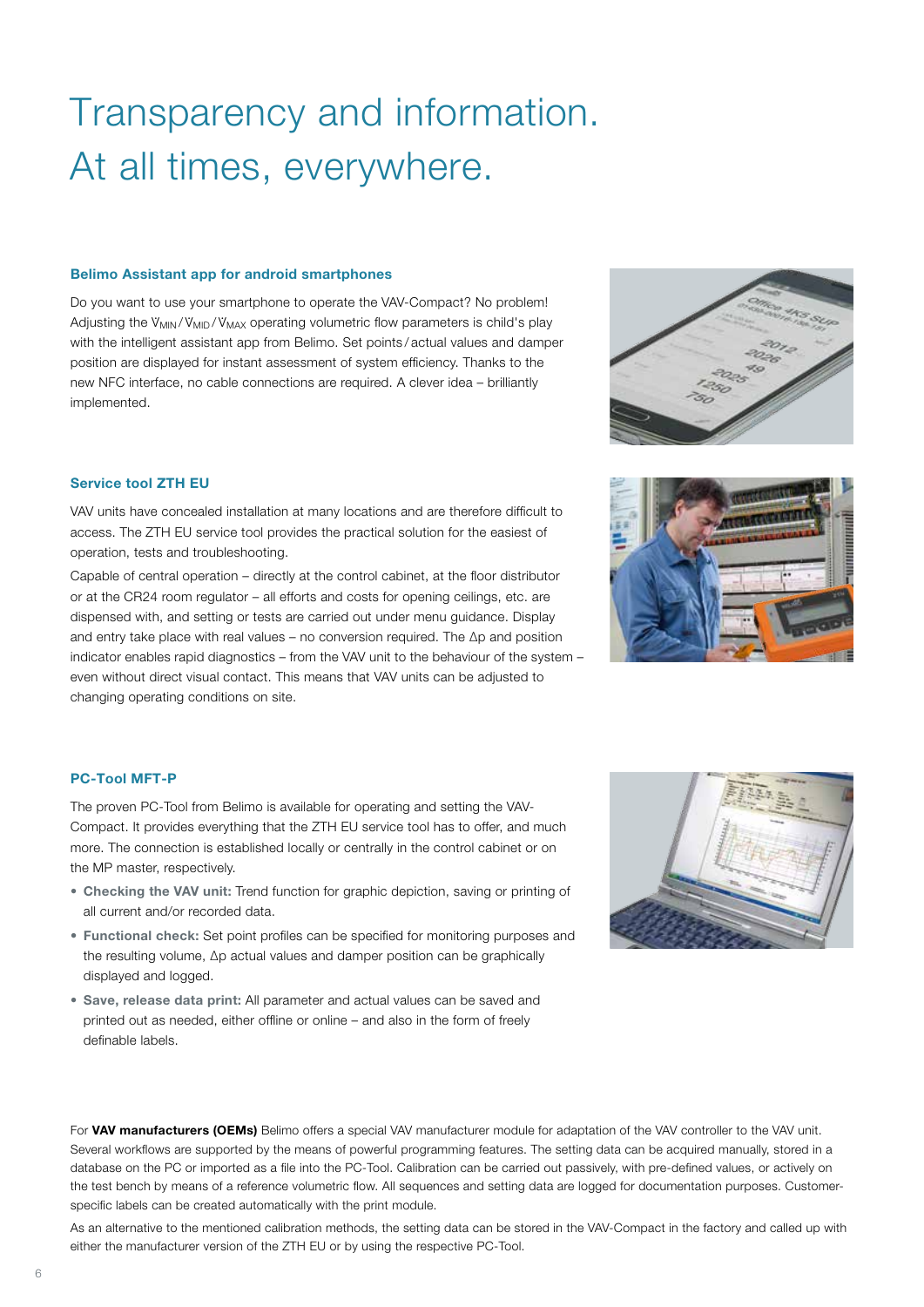# Belimo VAV-Compact solutions. Proven in day-to-day practice.



Modbus system: 6500 LMV-D3-MP, 84 UK24MOD plus 800 zone dampers

### Statoil's Fornebu building – Fornebu/Norway Nuovo Teatro dell'Opera di Firenze – Florence/Italy



LON system: 320 LMV-D3LON with Fan Optimiser function, 300 fire protection actuators, valves: 12 EPIV, 270 PICCV



Beckhoff MP system: 400 LMV-D3-MP with Fan Optimiser function, 1330 valve and 100 fire protection actuators

# ETECHCENTER – Linz/Austria PRIME TOWER – Zurich/Switzerland



Wago MP system: 800 LMV-D2-MP with Fan Optimiser function, 800 fire protection actuators

### Complementary Belimo VAV product ranges

- Static or dynamic sensors
- Volume or pressure controllers
- Standard or fast runner actuator (2.5 / 4 s running time)
- Spring-return actuator with open-close emergency control function
- Rotary, linear, 360° rotating actuators

# VAV-Universal Electrical accessories

- Gateways UK24LON / EIB/BAC / MOD
- Fan Optimiser COU24-A-MP
- Room temperature controller CR24-B1 / 2 / 3
- Apartment air controller CRA24-B3
- 3-contactor step control CRA24-B1P
- Positioner CRP24-B1, SGF24